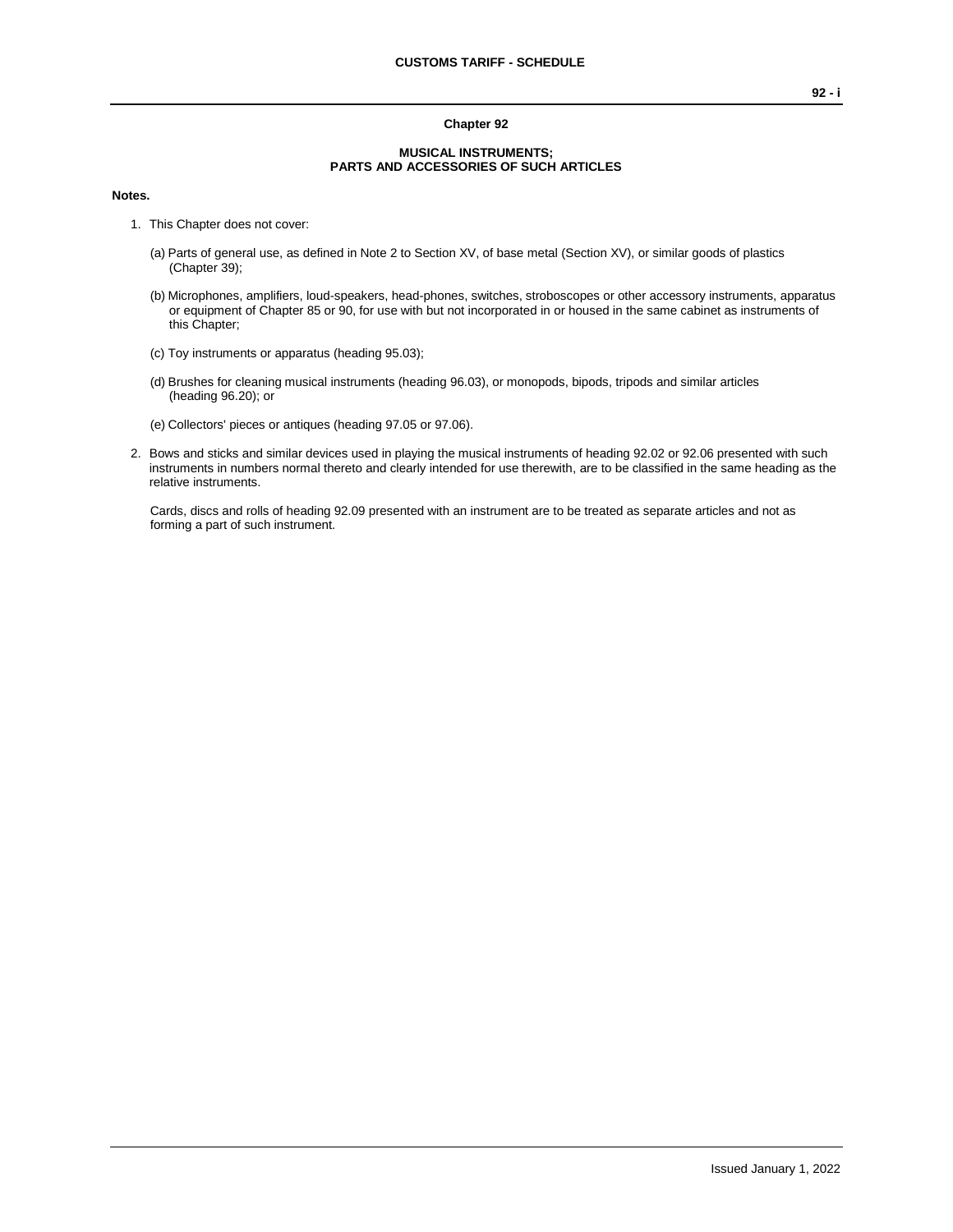## **CUSTOMS TARIFF - SCHEDULE**

| <b>Tariff</b><br>Item     | SS | <b>Description of Goods</b>                                                                  | Unit of<br>Meas.         | <b>MFN</b><br><b>Tariff</b> | <b>Applicable</b><br><b>Preferential Tariffs</b>                                                                            |
|---------------------------|----|----------------------------------------------------------------------------------------------|--------------------------|-----------------------------|-----------------------------------------------------------------------------------------------------------------------------|
| 92.01                     |    | Pianos, including automatic pianos; harpsichords and other keyboard<br>stringed instruments. |                          |                             |                                                                                                                             |
| 9201.10.00                |    | -Upright pianos                                                                              |                          | Free                        | CCCT, LDCT, GPT, UST,<br>MXT, CIAT, CT, CRT, IT,<br>NT, SLT, PT, COLT, JT,<br>PAT, HNT, KRT, CEUT,<br>UAT, CPTPT, UKT: Free |
|                           |    |                                                                                              | <b>NMB</b><br><b>NMB</b> |                             |                                                                                                                             |
| 9201.20.00                |    | -Grand pianos                                                                                |                          | 7%                          | CCCT, LDCT, GPT, UST,<br>MXT, CIAT, CT, CRT, IT,<br>NT, SLT, PT, COLT, JT,<br>PAT, HNT, KRT, CEUT,<br>UAT, CPTPT, UKT: Free |
|                           |    |                                                                                              | <b>NMB</b><br><b>NMB</b> |                             |                                                                                                                             |
| 9201.90                   |    | -Other                                                                                       |                          |                             |                                                                                                                             |
|                           |    | 9201.90.10 00 - - - Harpsichords and clavichords                                             | <b>NMB</b>               | Free                        | CCCT, LDCT, GPT, UST,<br>MXT, CIAT, CT, CRT, IT,<br>NT, SLT, PT, COLT, JT,<br>PAT, HNT, KRT, CEUT,<br>UAT, CPTPT, UKT: Free |
| 9201.90.90 00 - - - Other |    |                                                                                              | <b>NMB</b>               | 7%                          | CCCT, LDCT, GPT, UST,<br>MXT, CIAT, CT, CRT, IT,<br>NT, SLT, PT, COLT, JT,<br>PAT, HNT, KRT, CEUT,<br>UAT, CPTPT, UKT: Free |
| 92.02                     |    | Other string musical instruments (for example, guitars, violins, harps).                     |                          |                             |                                                                                                                             |
|                           |    | 9202.10.00 00 -Played with a bow                                                             | <b>NMB</b>               | Free                        | CCCT, LDCT, GPT, UST,<br>MXT, CIAT, CT, CRT, IT,<br>NT, SLT, PT, COLT, JT,<br>PAT, HNT, KRT, CEUT,<br>UAT, CPTPT, UKT: Free |
| 9202.90                   |    | -Other                                                                                       |                          |                             |                                                                                                                             |
|                           |    | 9202.90.10 00 - - - Harps, including autoharps                                               | <b>NMB</b>               | Free                        | CCCT, LDCT, GPT, UST,<br>MXT, CIAT, CT, CRT, IT,<br>NT, SLT, PT, COLT, JT,<br>PAT, HNT, KRT, CEUT,<br>UAT, CPTPT, UKT: Free |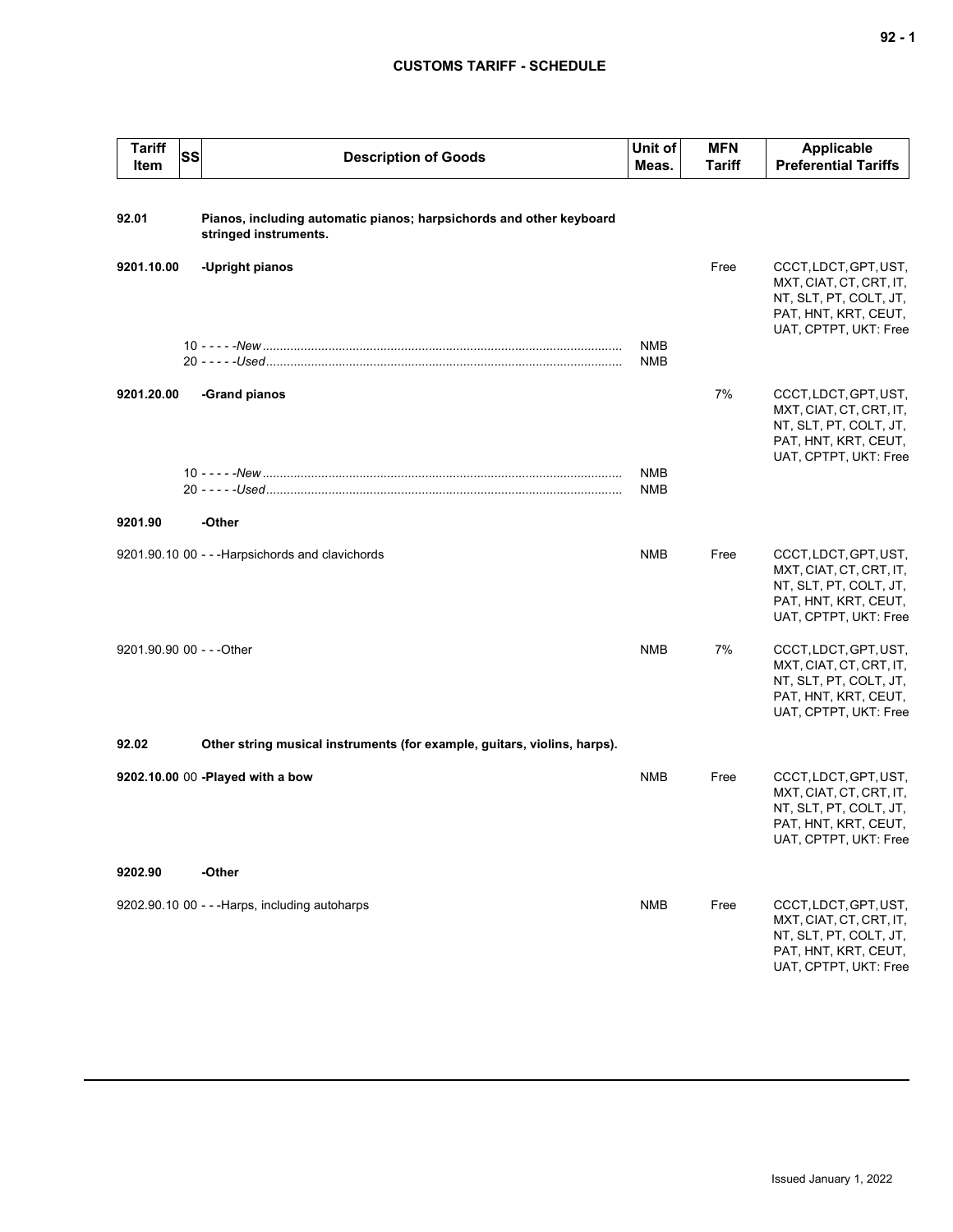| <b>Tariff</b><br>Item     | <b>SS</b><br><b>Description of Goods</b>                                                                                                                                                                  | Unit of<br>Meas.                                                   | <b>MFN</b><br>Tariff | Applicable<br><b>Preferential Tariffs</b>                                                                                         |
|---------------------------|-----------------------------------------------------------------------------------------------------------------------------------------------------------------------------------------------------------|--------------------------------------------------------------------|----------------------|-----------------------------------------------------------------------------------------------------------------------------------|
| 9202.90.90<br>92.05       | $- -$ Other<br>Wind musical instruments (for example, keyboard pipe organs,<br>accordions, clarinets, trumpets, bagpipes), other than fairground organs<br>and mechanical street organs.                  | <b>NMB</b><br><b>NMB</b><br><b>NMB</b>                             | 6%                   | CCCT, LDCT, UST,<br>MXT, CIAT, CT, CRT, IT,<br>NT, SLT, PT, COLT, JT,<br>PAT, HNT, KRT, CEUT,<br>UAT, CPTPT, UKT: Free<br>GPT: 5% |
| 9205.10.00                | -Brass-wind instruments                                                                                                                                                                                   | <b>NMB</b>                                                         | Free                 | CCCT, LDCT, GPT, UST,<br>MXT, CIAT, CT, CRT, IT,<br>NT, SLT, PT, COLT, JT,<br>PAT, HNT, KRT, CEUT,<br>UAT, CPTPT, UKT: Free       |
| 9205.90                   | -Other                                                                                                                                                                                                    | <b>NMB</b>                                                         |                      |                                                                                                                                   |
| 9205.90.10                | - - - Accordions and similar instruments;<br>Bassoons, clarinets, English horns, fifes, flutes, oboes, piccolos, practice<br>chanters, recorders and saxophones;<br>Keyboard pipe organs;<br>Mouth organs | <b>NMB</b><br><b>NMB</b><br><b>NMB</b><br><b>NMB</b><br><b>NMB</b> | Free                 | CCCT, LDCT, GPT, UST,<br>MXT, CIAT, CT, CRT, IT,<br>NT, SLT, PT, COLT, JT,<br>PAT, HNT, KRT, CEUT,<br>UAT, CPTPT, UKT: Free       |
|                           | 9205.90.20 00 - - - Harmoniums and similar keyboard instruments with free metal reeds                                                                                                                     | NMB                                                                | 7%                   | CCCT, LDCT, UST,<br>MXT, CIAT, CT, CRT, IT,<br>NT, SLT, PT, COLT, JT,<br>PAT, HNT, KRT, CEUT,<br>UAT, CPTPT, UKT: Free<br>GPT: 5% |
| 9205.90.90 00 - - - Other |                                                                                                                                                                                                           | <b>NMB</b>                                                         | 6%                   | CCCT, LDCT, UST,<br>MXT, CIAT, CT, CRT, IT,<br>NT, SLT, PT, COLT, JT,<br>PAT, HNT, KRT, CEUT,<br>UAT, CPTPT, UKT: Free<br>GPT: 3% |
| 9206.00                   | Percussion musical instruments (for example, drums, xylophones,<br>cymbals, castanets, maracas).                                                                                                          |                                                                    |                      |                                                                                                                                   |
| 9206.00.10                | ---Carillons to be employed in churches;<br>Drums and drum sets, cymbals, orchestral or concert chimes and bells,<br>vibraharps or vibraphones, marimbas, xylophones and tuned handbells                  |                                                                    | Free                 | CCCT, LDCT, GPT, UST,<br>MXT, CIAT, CT, CRT, IT,<br>NT, SLT, PT, COLT, JT,<br>PAT, HNT, KRT, CEUT,<br>UAT, CPTPT, UKT: Free       |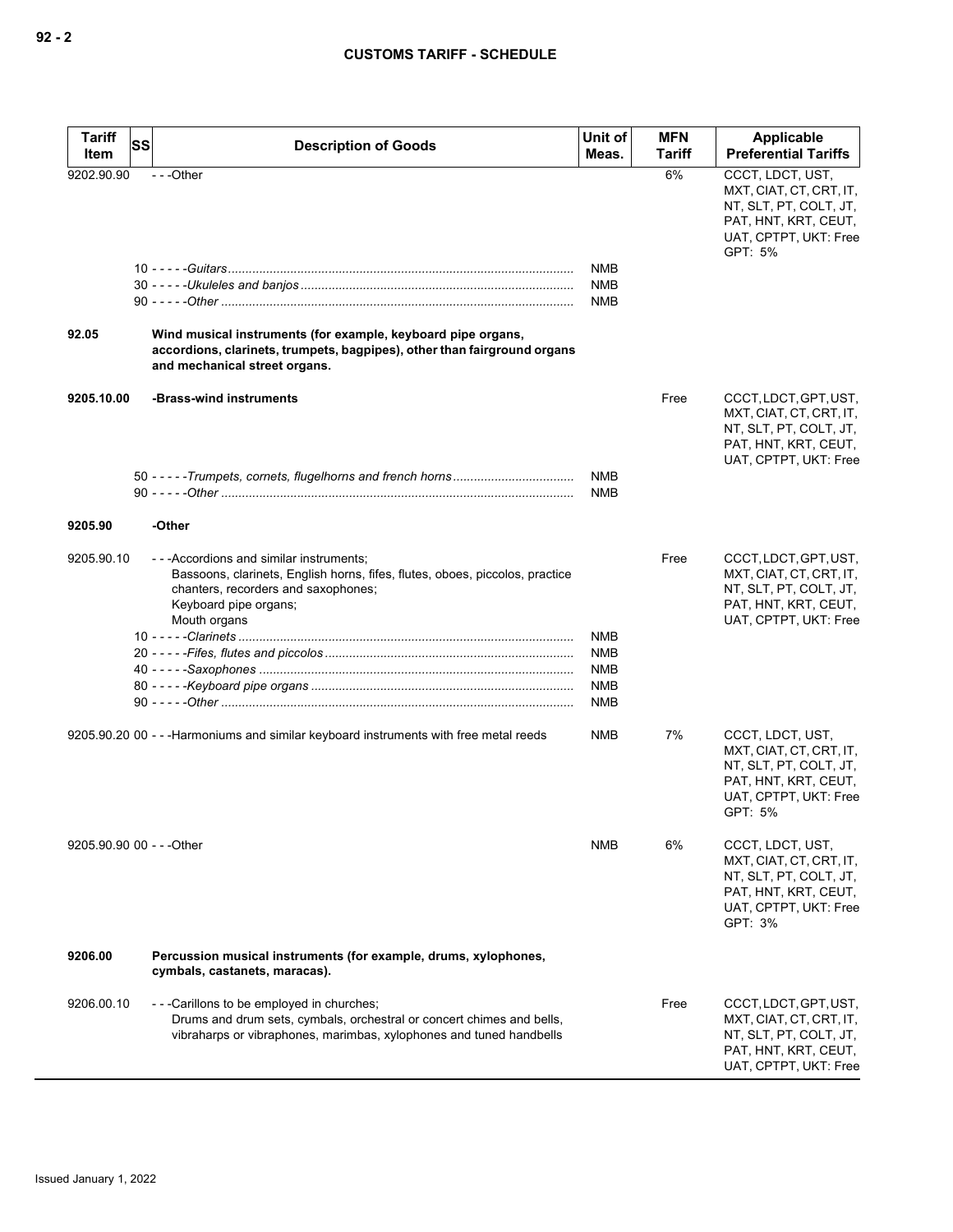| × |  | v<br>۰. |
|---|--|---------|
|---|--|---------|

| <b>Tariff</b>             | <b>SS</b> | <b>Description of Goods</b>                                                                                                                                                                                                                                                                           | Unit of<br>Meas.         | <b>MFN</b><br>Tariff | Applicable<br><b>Preferential Tariffs</b>                                                                                         |
|---------------------------|-----------|-------------------------------------------------------------------------------------------------------------------------------------------------------------------------------------------------------------------------------------------------------------------------------------------------------|--------------------------|----------------------|-----------------------------------------------------------------------------------------------------------------------------------|
| Item                      |           |                                                                                                                                                                                                                                                                                                       |                          |                      |                                                                                                                                   |
|                           |           |                                                                                                                                                                                                                                                                                                       | <b>NMB</b><br><b>NMB</b> |                      |                                                                                                                                   |
|                           |           |                                                                                                                                                                                                                                                                                                       | <b>NMB</b>               |                      |                                                                                                                                   |
|                           |           |                                                                                                                                                                                                                                                                                                       |                          |                      |                                                                                                                                   |
| 9206.00.90 00 - - - Other |           |                                                                                                                                                                                                                                                                                                       | <b>NMB</b>               | 6%                   | CCCT, LDCT, UST,<br>MXT, CIAT, CT, CRT, IT,<br>NT, SLT, PT, COLT, JT,<br>PAT, HNT, KRT, CEUT,<br>UAT, CPTPT, UKT: Free<br>GPT: 3% |
| 92.07                     |           | Musical instruments, the sound of which is produced, or must be<br>amplified, electrically (for example, organs, guitars, accordions).                                                                                                                                                                |                          |                      |                                                                                                                                   |
| 9207.10.00                |           | -Keyboard instruments, other than accordions                                                                                                                                                                                                                                                          |                          | 6%                   | CCCT, LDCT, GPT, UST,<br>MXT, CIAT, CT, CRT, IT,<br>NT, SLT, PT, COLT, JT,<br>PAT, HNT, KRT, CEUT,<br>UAT, CPTPT, UKT: Free       |
|                           |           |                                                                                                                                                                                                                                                                                                       | <b>NMB</b>               |                      |                                                                                                                                   |
|                           |           |                                                                                                                                                                                                                                                                                                       | <b>NMB</b><br><b>NMB</b> |                      |                                                                                                                                   |
|                           |           |                                                                                                                                                                                                                                                                                                       | <b>NMB</b>               |                      |                                                                                                                                   |
|                           |           |                                                                                                                                                                                                                                                                                                       |                          |                      |                                                                                                                                   |
| 9207.90                   |           | -Other                                                                                                                                                                                                                                                                                                |                          |                      |                                                                                                                                   |
|                           |           | 9207.90.10 00 - - - Accordions, orchestral or concert chimes and bells, vibraharps or<br>vibraphones, marimbas and xylophones                                                                                                                                                                         | <b>NMB</b>               | Free                 | CCCT, LDCT, GPT, UST,<br>MXT, CIAT, CT, CRT, IT,<br>NT, SLT, PT, COLT, JT,<br>PAT, HNT, KRT, CEUT,<br>UAT, CPTPT, UKT: Free       |
| 9207.90.90                |           | ---Other                                                                                                                                                                                                                                                                                              |                          | 6%                   | CCCT, LDCT, UST,<br>MXT, CIAT, CT, CRT, IT,<br>NT, SLT, PT, COLT, JT,<br>PAT, HNT, KRT, CEUT,<br>UAT, CPTPT, UKT: Free<br>GPT: 3% |
|                           |           |                                                                                                                                                                                                                                                                                                       | <b>NMB</b>               |                      |                                                                                                                                   |
|                           |           | 20 - - - - - Electronic drums and drum sets, musical instrument digital interface                                                                                                                                                                                                                     |                          |                      |                                                                                                                                   |
|                           |           |                                                                                                                                                                                                                                                                                                       | NMB                      |                      |                                                                                                                                   |
|                           |           |                                                                                                                                                                                                                                                                                                       | <b>NMB</b>               |                      |                                                                                                                                   |
| 92.08                     |           | Musical boxes, fairground organs, mechanical street organs,<br>mechanical singing birds, musical saws and other musical instruments<br>not falling within any other heading of this Chapter; decoy calls of all<br>kinds; whistles, call horns and other mouth-blown sound signalling<br>instruments. |                          |                      |                                                                                                                                   |
|                           |           | 9208.10.00 00 - Musical boxes                                                                                                                                                                                                                                                                         | <b>NMB</b>               | 6%                   | CCCT, LDCT, UST,<br>MXT, CIAT, CT, CRT, IT,<br>NT, SLT, PT, COLT, JT,<br>PAT, HNT, KRT, CEUT,<br>UAT, CPTPT, UKT: Free<br>GPT: 3% |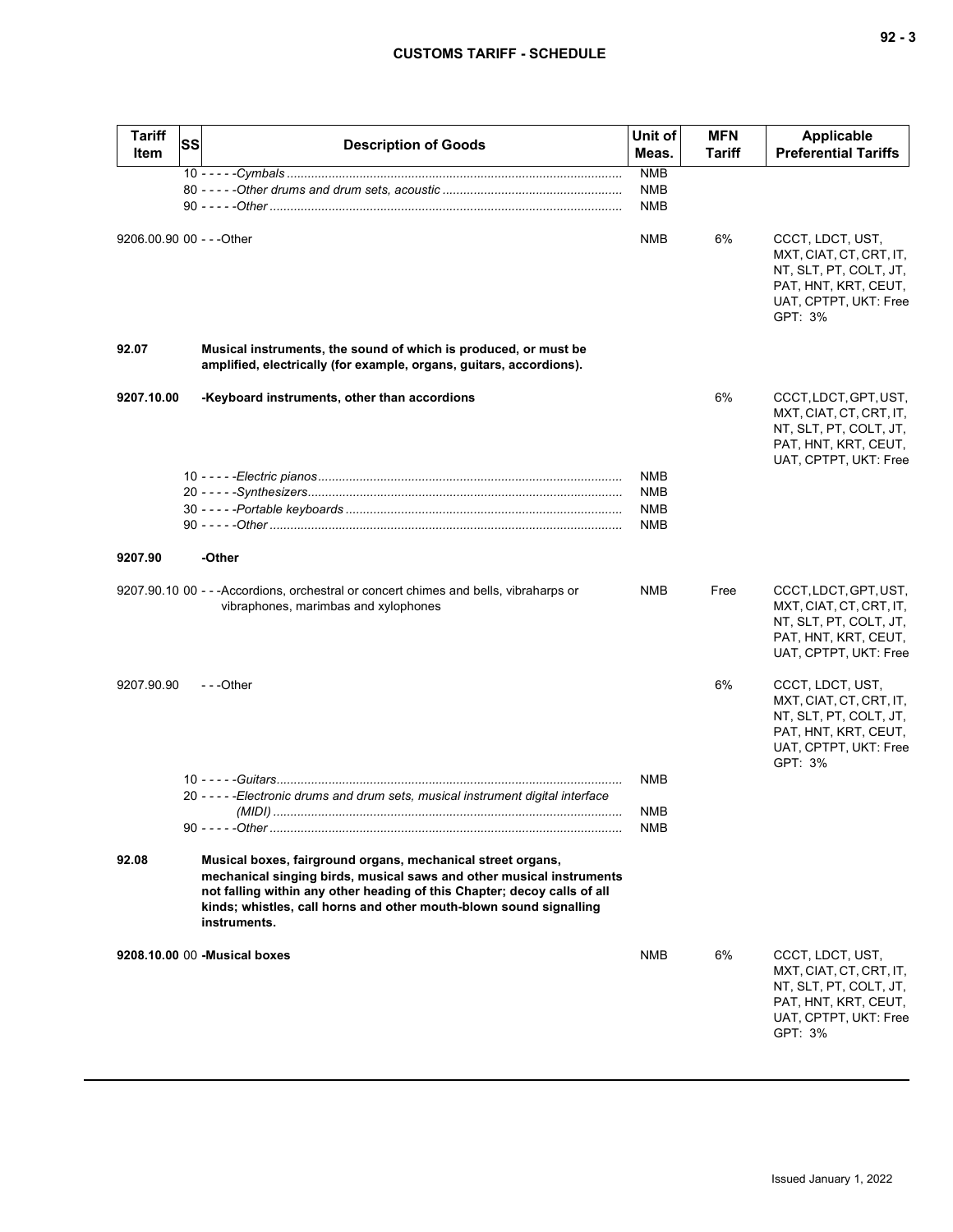| <b>Tariff</b><br>SS<br>Item | <b>Description of Goods</b>                                                                                                                                                                                                                                                                                                                                                                                                                                                                              | Unit of<br>Meas. | <b>MFN</b><br><b>Tariff</b> | Applicable<br><b>Preferential Tariffs</b>                                                                                         |
|-----------------------------|----------------------------------------------------------------------------------------------------------------------------------------------------------------------------------------------------------------------------------------------------------------------------------------------------------------------------------------------------------------------------------------------------------------------------------------------------------------------------------------------------------|------------------|-----------------------------|-----------------------------------------------------------------------------------------------------------------------------------|
| 9208.90.00 00 -Other        |                                                                                                                                                                                                                                                                                                                                                                                                                                                                                                          | <b>NMB</b>       | 6%                          | CCCT, LDCT, UST,<br>MXT, CIAT, CT, CRT, IT,<br>NT, SLT, PT, COLT, JT,<br>PAT, HNT, KRT, CEUT,<br>UAT, CPTPT, UKT: Free<br>GPT: 3% |
| 92.09                       | Parts (for example, mechanisms for musical boxes) and accessories (for<br>example, cards, discs and rolls for mechanical instruments) of musical<br>instruments; metronomes, tuning forks and pitch pipes of all kinds.                                                                                                                                                                                                                                                                                  |                  |                             |                                                                                                                                   |
| 9209.30                     | -Musical instrument strings                                                                                                                                                                                                                                                                                                                                                                                                                                                                              |                  |                             |                                                                                                                                   |
|                             | 9209.30.10 00 - - - For autoharps, clavichords, harpsichords, harps, viols, violas, violins and<br>violoncellos;<br>For use in the manufacture of guitars, banjos or mandolins                                                                                                                                                                                                                                                                                                                           | <b>NMB</b>       | Free                        | CCCT, LDCT, GPT, UST,<br>MXT, CIAT, CT, CRT, IT,<br>NT, SLT, PT, COLT, JT,<br>PAT, HNT, KRT, CEUT,<br>UAT, CPTPT, UKT: Free       |
| 9209.30.90 00 - - - Other   |                                                                                                                                                                                                                                                                                                                                                                                                                                                                                                          |                  | 4.5%                        | CCCT, LDCT, UST,<br>MXT, CIAT, CT, CRT, IT,<br>NT, SLT, PT, COLT, JT,<br>PAT, HNT, KRT, CEUT,<br>UAT, CPTPT, UKT: Free<br>GPT: 3% |
|                             | -Other:                                                                                                                                                                                                                                                                                                                                                                                                                                                                                                  |                  |                             |                                                                                                                                   |
| 9209.91                     | --Parts and accessories for pianos                                                                                                                                                                                                                                                                                                                                                                                                                                                                       |                  |                             |                                                                                                                                   |
|                             | 9209.91.10 00 - - -Agraffes, bass damper parts, bridle leather and bridle straps, damper<br>sockets, damper rods, uncovered hammer heads and hammer head<br>moulding, key bottoms, piano or organ sharps, tuning pins, hitch pins,<br>bridge pins, key pins, centre brass pins, brass flange plates, pressure<br>bars, paper or felt punchings, rail hooks, spruce sounding boards, spoons,<br>back check wires, bridle wires, damper wires, dowel wires, lifter wires,<br>hammer wires and piano plates |                  | Free                        | CCCT, LDCT, GPT, UST,<br>MXT, CIAT, CT, CRT, IT,<br>NT, SLT, PT, COLT, JT,<br>PAT, HNT, KRT, CEUT,<br>UAT, CPTPT, UKT: Free       |
| 9209.91.90 00 - - - Other   |                                                                                                                                                                                                                                                                                                                                                                                                                                                                                                          |                  | 5%                          | CCCT, LDCT, GPT, UST,<br>MXT, CIAT, CT, CRT, IT,<br>NT, SLT, PT, COLT, JT,<br>PAI, HNI, KRI, CEUI,<br>UAT, CPTPT, UKT: Free       |
| 9209.92                     | --Parts and accessories for the musical instruments of heading 92.02                                                                                                                                                                                                                                                                                                                                                                                                                                     |                  |                             |                                                                                                                                   |
| 9209.92.10                  | - - - For harps and instruments played with a bow;<br>For use in the manufacture of quitars, banjos or mandolins                                                                                                                                                                                                                                                                                                                                                                                         |                  | Free                        | CCCT, LDCT, GPT, UST,<br>MXT, CIAT, CT, CRT, IT,<br>NT, SLT, PT, COLT, JT,<br>PAT, HNT, KRT, CEUT,<br>UAT, CPTPT, UKT: Free       |
|                             | 20 - - - - - For use in the manufacture of guitars, banjos and mandolins                                                                                                                                                                                                                                                                                                                                                                                                                                 |                  |                             |                                                                                                                                   |